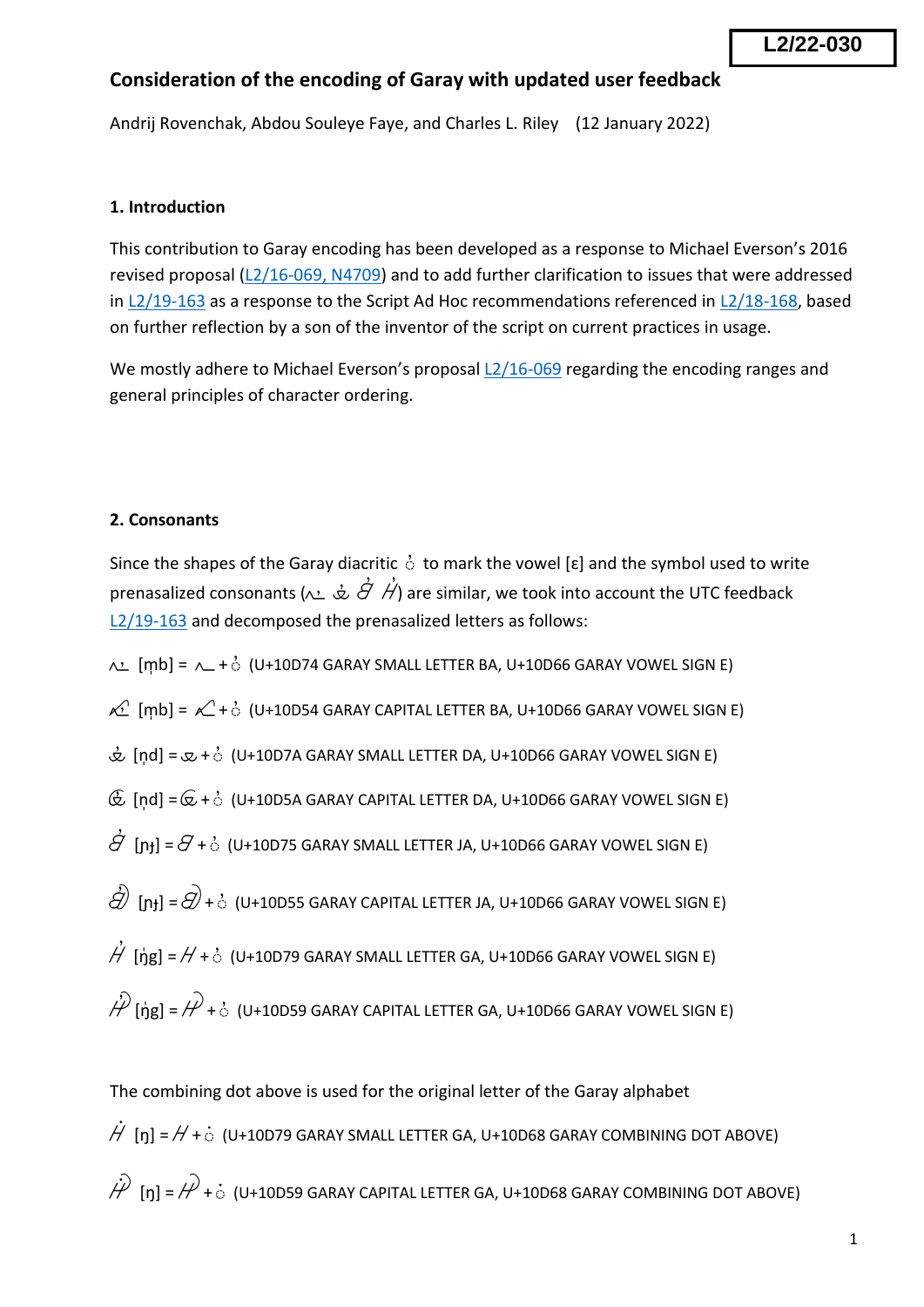as well as to represent foreign sounds

 $\dot{}/\dot{\ell}$  [sˤ] (Arabic ص = // + $\dot{\circ}$  (U+10D76 GARAY SMALL LETTER SA, U+10D68 GARAY COMBINING DOT ABOVE)

Foreign sounds can be also obtained using the combining diaeresis:

 $\overline{7}$  [z] (Arabic \_) =  $\overline{7}$  +  $\overline{6}$ (U+10D76 GARAY SMALL LETTER SA, U+10D69 GARAY COMBINING DOUBLE DOT ABOVE)

and by using digraphs:

@ x [q] (ق = (x + @ (U+10D7B GARAY SMALL LETTER XA, U+10D70 GARAY SMALL LETTER A)

 $\frac{1}{5}$   $\frac{1}{5}$   $\frac{1}{10}$  =  $\frac{1}{7}$  (U+10D70 GARAY SMALL LETTER A, U+10D76 GARAY SMALL LETTER SA)

 $\beta$  [v] =  $\beta$  +  $\beta$  (U+10D70 GARAY SMALL LETTER A, U+10D77 GARAY SMALL LETTER WA)

Geminate (double or long) consonants are represented using the circumflex diacritic:

$$
\hat{\angle} \quad \text{kk [k:]} = \angle + \hat{\circ}
$$
\n
$$
(U+10D73 \text{ GARAY SMALL LEFTER KA, U+10D67 \text{ GARAY CONSONANT GEMINATION MARK})
$$

In the case of prenasalized consonants, two diacritics are required:

 $\hat{\mathcal{L}}$  ndd [ndː] =  $\infty + \hat{C} + \hat{C}$  (U+10D7A GARAY SMALL LETTER DA, U+10D66 GARAY VOWEL SIGN E , U+10D67 GARAY CONSONANT GEMINATION MARK)

For legacy purposes, in order to be able to digitize older Garay manuscripts properly, we suggest encoding old letter shapes for [k] and [n] (with three "teeth") separately at

- 10D64  $\omega$  GARAY CAPITAL LETTER OLD KA
- 10D65 C GARAY CAPITAL LETTER OLD NA
- 10D84  $\mu$  GARAY SMALL LETTER OLD KA
- 10D85 مند GARAY SMALL LETTER OLD NA

### in addition to modern shapes

- 10D53  $\bigcirc$  GARAY CAPITAL LETTER KA
- 10D61  $\bigcap$  GARAY CAPITAL LETTER NA
- 10D73 L GARAY SMALL LETTER KA
- 10D81  $\rightarrow$  GARAY SMALL LETTER NA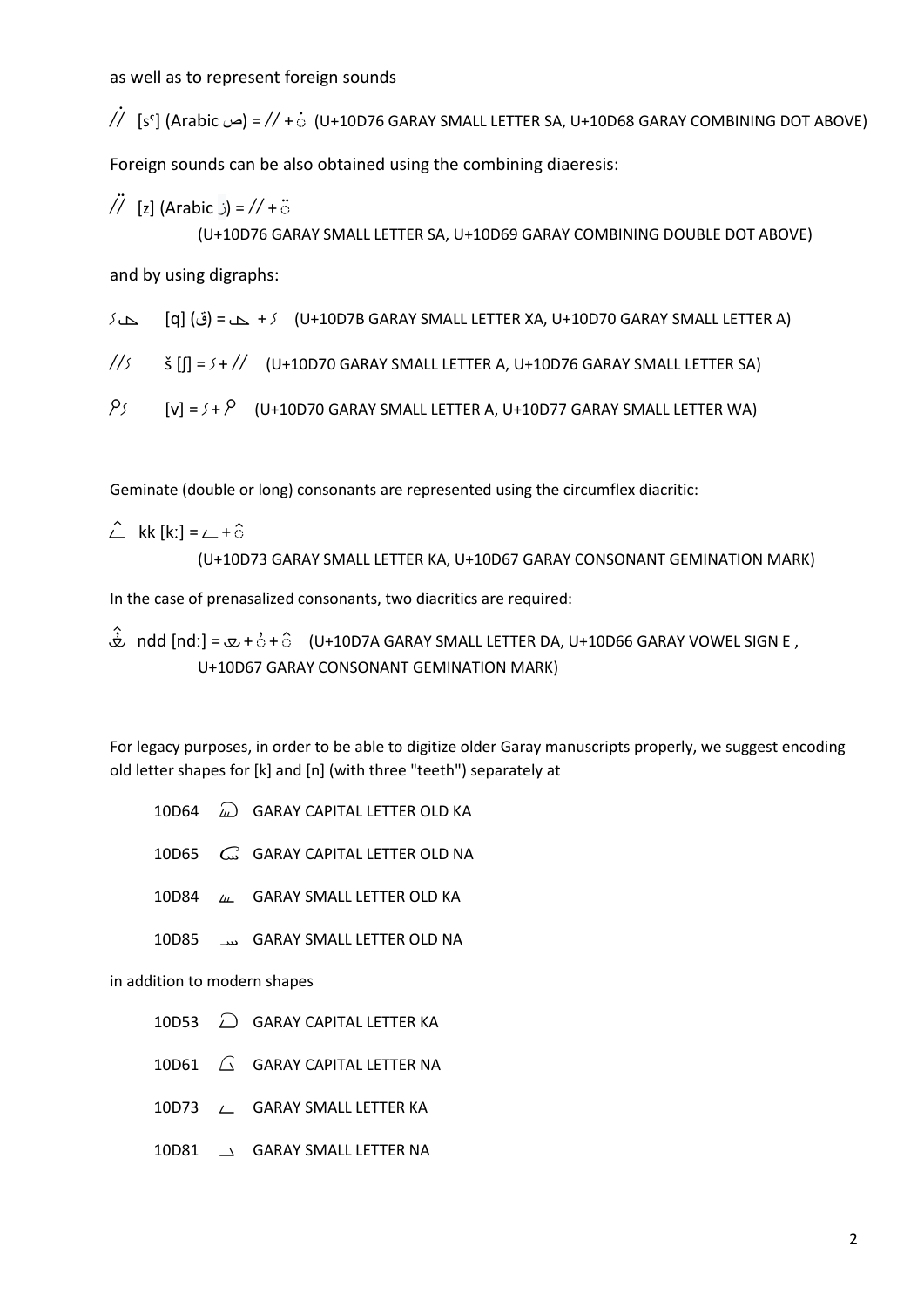The ordering of consonants is based on the numerical values of the respective letters, see Fig. 1.

 $.54-181846453$  $40 = 20 = 10 + 1 = 1$  $50 = 90 = 0$   $2 = 10$  $60 = 90 = 66$   $3 = 5 = 10$  $70 = 90 = 00$   $4 = 50$  $80 - 40 = 5 = 5 = 8.1$  $90 = 90 = 0$  6 = 9 = 0  $31111461111$  $100 = 100 = 11$   $7 = 8 = 11$  $8 - 9$  $9 = p = N$  $10 = 10 = H$  $20 = 40 = 2$  $(14)$   $30 = 50 = 0$ 

**Figure 1:** Letter ordering in Garay. Note old shapes for KA and NA. (Source: [https://catalogingafricana.files.wordpress.com/2016/03/fayems1.pdf\)](https://catalogingafricana.files.wordpress.com/2016/03/fayems1.pdf)

## **3. Vowels**

There are a few changes in the representation of vowels. The major one is the encoding of two shapes of the "squiggle"  $\zeta$  with different heights (see Fig. 2). This reflects the modern usage of the Garay alphabet. Below, examples of vowels are shown, with the complete list of open syllables given in Table 2. Note that vowel length is marked by a horizontal line

10D4E \_ GARAY VOWEL LENGTH MARK

Three vowels are denoted by simple symbols:

| ba [ba]       | $\wedge$                 | ka [ka]   | 1/                       |
|---------------|--------------------------|-----------|--------------------------|
| $baa$ $ ba$ : | $\overline{\phantom{a}}$ | kaa [kaː] | $-$ / $\sqrt{ }$         |
| bi [bi]       | ╲┸                       | ki [ki]   | $\sqrt{2}$               |
| bii [biː]     | $\overline{\phantom{a}}$ | kii [kiː] | $\overline{\phantom{a}}$ |
| [cb]          | $\sim$                   | ko [kɔ]   | $^{\prime}$              |
| $bool$ [bo:]  | $\overline{\phantom{a}}$ | koo [kɔː] | $\overline{\phantom{a}}$ |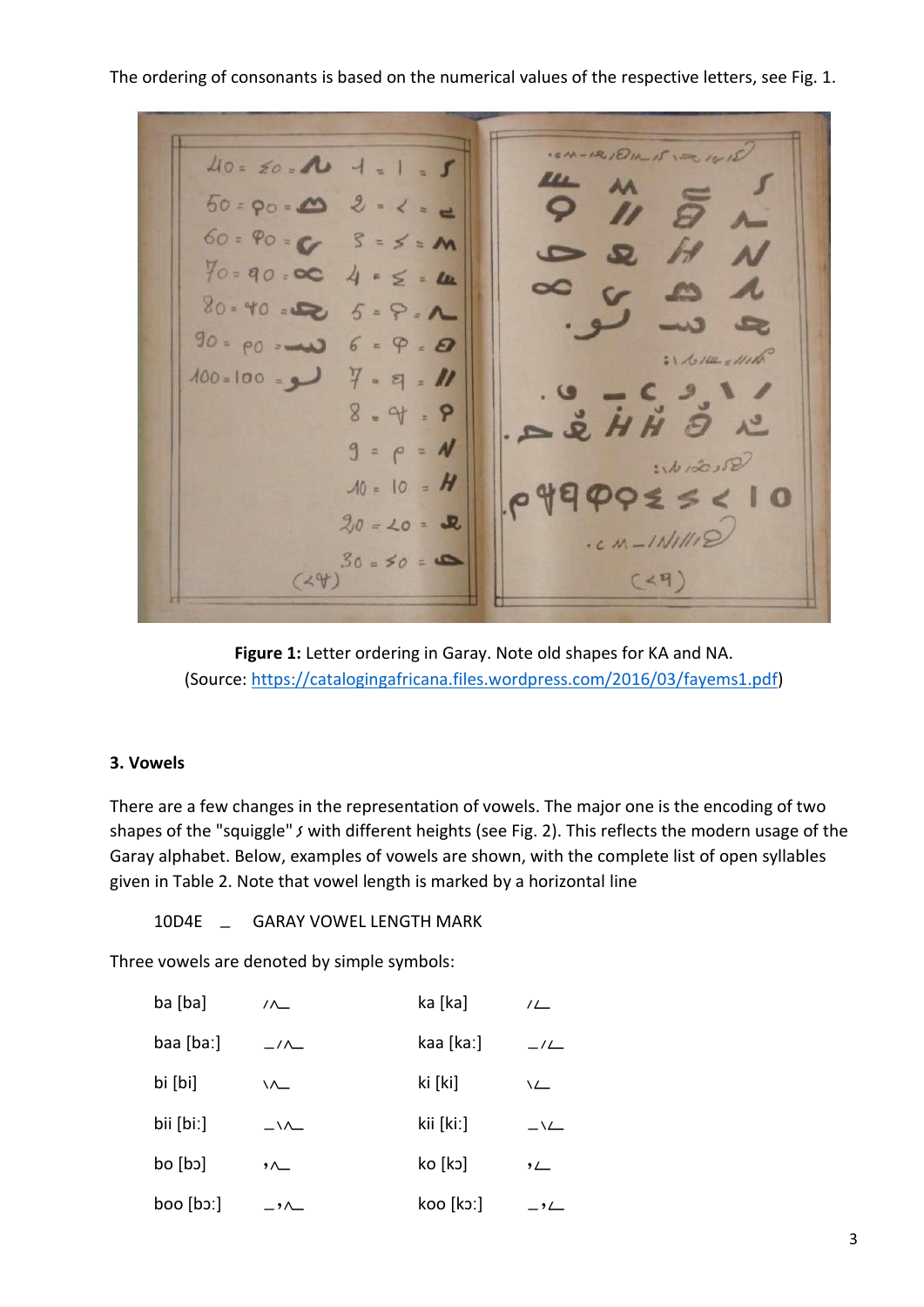Another two vowels can be marked by a diacritic depending on the preceding consonant:

| be [be]   | 一                        | ke [kε]   |                |
|-----------|--------------------------|-----------|----------------|
| bee [beː] | $\overline{\phantom{0}}$ | kee [kɛː] | $-\angle$      |
| bé [be]   | $35\Delta$               | ké [ke]   | $\mathcal{L}'$ |
| bée [beː] | $\rightarrow$            | kée [keː] | $\mathcal{U}$  |

Note that in older orthography, bé [be] was  $\lambda$ . The above examples reflect modern usage. The combining diacritic

10D66  $\dot{\circ}$  GARAY VOWEL SIGN E

is used with letters not existing as prenasalized variants. Otherwise, a small "squiggle"

10D4D / GARAY VOWEL SIGN EU

is applied. For geminate consonants, the following principle holds:

 $n$ dde [ndːɛ]  $\hat{d}$  kke [kːɛ]  $\hat{L}$ nddé [ndːe]  $\hat{z}$  kké [kːe]  $\hat{z}$ 

The encoding order for *kke*  $\hat{i}$  is the same as for *ndd*  $\hat{\hat{\mathcal{L}}}$ :

 $\hat{L}$  kke [kːɛ] =  $\angle$  +  $\dot{G}$  +  $\hat{G}$  (U+10D73 GARAY SMALL LETTER KA, U+10D66 GARAY VOWEL SIGN E , U+10D67 GARAY CONSONANT GEMINATION MARK)

Finally, four vowels are denoted by two symbols, one of which is the small "squiggle":

| bë [bə]                    | $15\Delta$               | kë [kə]    | 115L                                              |
|----------------------------|--------------------------|------------|---------------------------------------------------|
| bëë [bəː]                  | $\frac{1}{2}$            | këë [kəː]  | $\frac{1}{2}$                                     |
| bih* $[bi^h]$              | $\sqrt{\Lambda}$         | ki [kih]   | \SL_                                              |
| biih $[bi:$ <sup>h</sup> ] | $\overline{\phantom{a}}$ | kii [kiːh] | $\sqrt{2}$                                        |
| bó [bo]                    | 5.1                      | kó [ko]    | 5.1                                               |
| bio [bo]                   | $\rightarrow$ $\sim$     | kóo [koː]  | $\overline{\phantom{0}}$ $\overline{\phantom{0}}$ |
| bu [bu]                    | $55\Delta$               | ku [ku]    | $55+$                                             |
| $b$ uu $[b$ u: $]$         | $\overline{\phantom{0}}$ | kuu [kuː]  | $-$ '                                             |

\* The *ih* digraph is used here to denote a special "strong" articulation of [i] (conventionally designated as [iʰ]). Such pronunciation is not reflected in the official Roman orthography for Wolof and is a dialectal feature. Whether it is related to [i], a -ATR (retracted tongue root) pair for [i], requires additional studies in the domain of phonology. In previous Unicode proposals for Garay this sound was incorrectly denoted by ü following Dalby's table (Dalby 1966).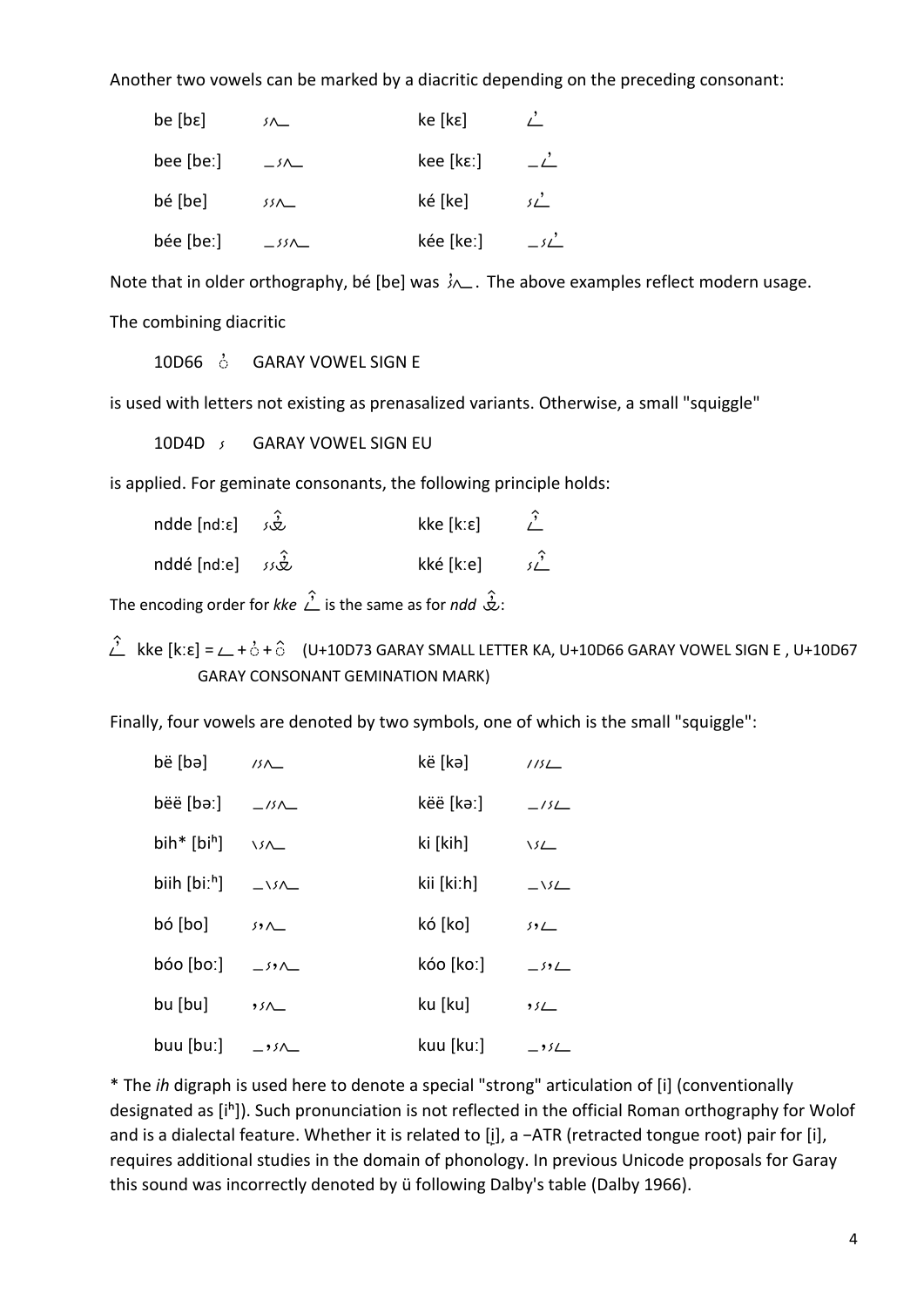Word-initially, vowels require a special carrier in the role similar to the Arabic 'aleph (1) being a larger "squiggle":

10D50  $\hat{y}$  GARAY CAPITAL LETTER A

10D70  $\sqrt{ }$  GARAY SMALL LETTER A

Namely,

|  |  |  |  | u [u] ό [o] o [ɔ] ih [ih] i [i] é [e] e [ɛ] ë [ə] a [ɐ], à [a] |
|--|--|--|--|----------------------------------------------------------------|
|  |  |  |  | کے کرے کو کوئی کی کرت کر کرو کرو کرو                           |

Examples of vowel usage are shown in Figs. 2-7.



**Figure 2:** Examples of word-initial [ɛ] written with "squiggles" of different heights:  $\frac{1}{2}$ 



**Figure 3:** The Wolof words Ay nit 'some people': Δ  $\Delta$  \  $\lambda$   $\Delta$  \  $\Delta$  /  $\lambda$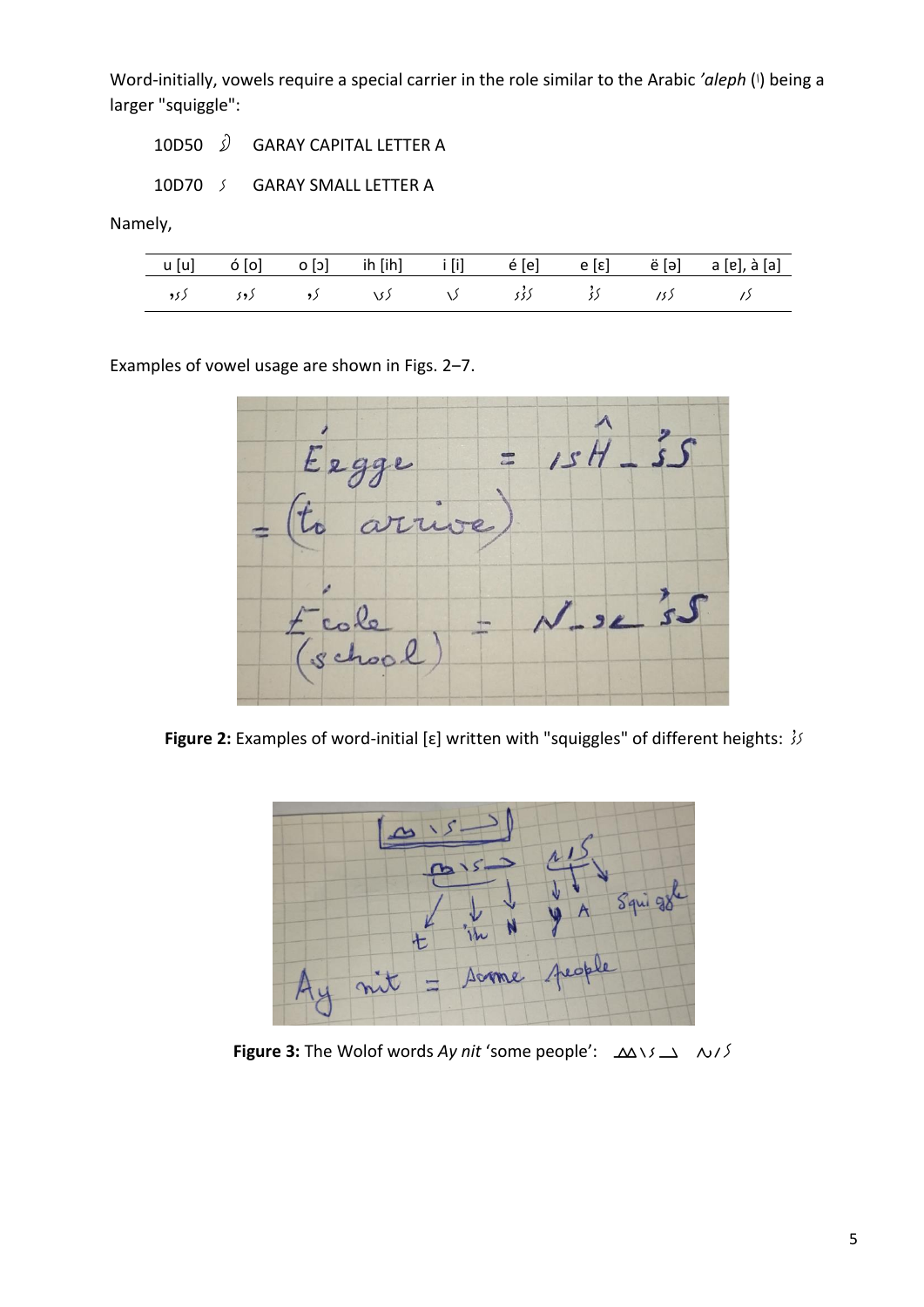1. Assanc  $\overline{a}$  $\overline{2}$ 

**Figure 4:** The last three lines contain proper names, Alhaji Assane Fay:

 $i\partial$   $\Delta$  $211/12$  $\sim$ / $\sim$ 



**Figure 5:** The syllable *kkée* in the encircled word *dikkée* 'come' is written  $\Rightarrow \hat{\triangle}$  instead of  $\Rightarrow \hat{\triangle}$  for simplicity (cf. Fig. 6). Note several occurrences of the Arabic comma (·) and semicolon (!)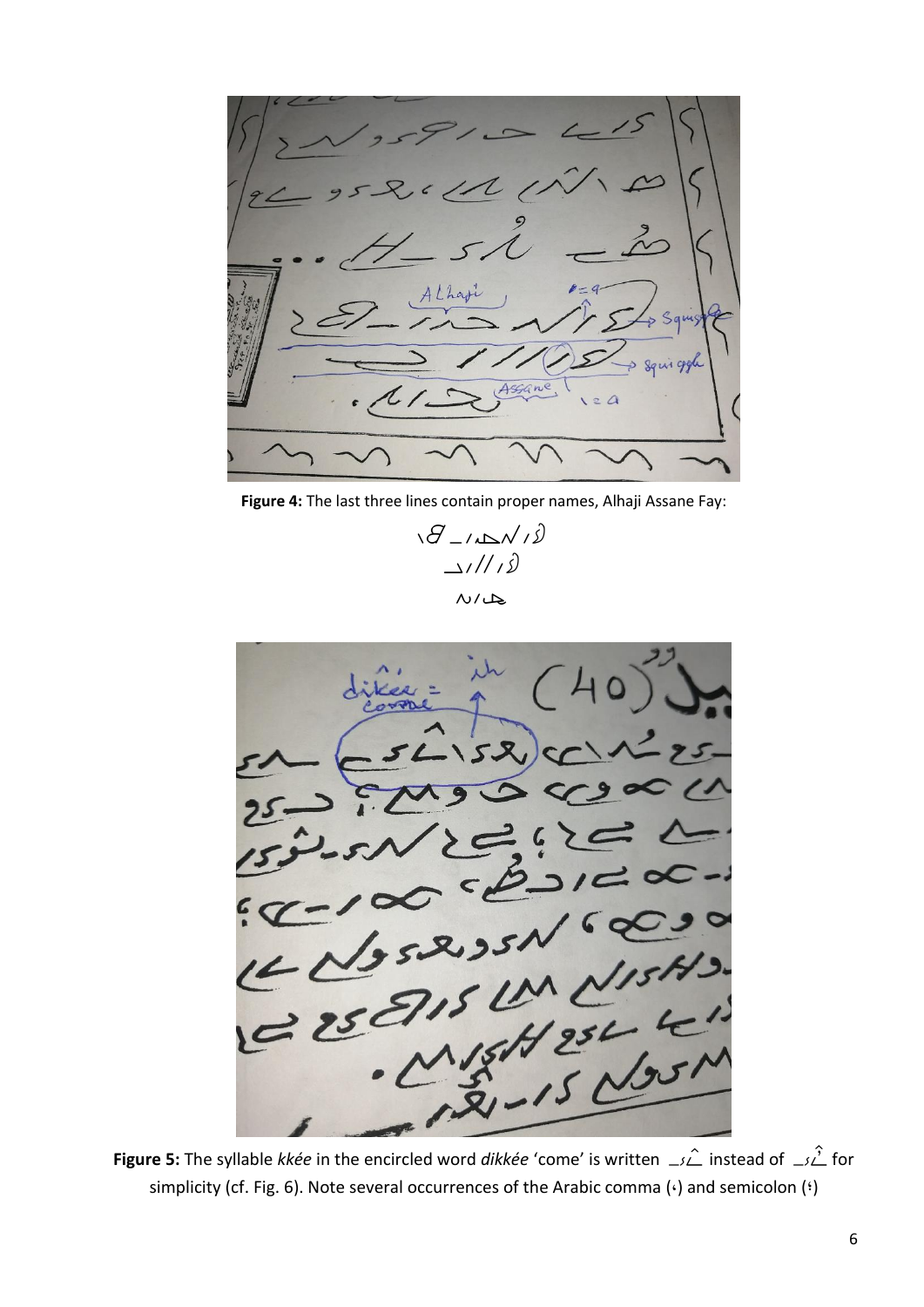$122 -$ 45212-511 H-2H1E12158 112-5116-24181215810 - 25N-1830 Noso  $1/2$   $\sqrt{1-2}$  $SL(2)$   $C = N25$  $213212$  $331521$  $T(\epsilon = TS)) = N\mathcal{R}(\epsilon = TS)$  $T \in \mathcal{F} \mathcal{U} \mathcal{S} \mathcal{T} \mathcal{L} \mathcal{S} = (1/T \mathcal{L}) (\mathcal{L} \mathcal{F} \mathcal{S})$  $U = T L$  $METM = TMS = M\hat{N}$ . I am est - - - 11 comis while was absent  $3e$  -  $N-2\lambda^2$   $N$  $NismN.S. 32.$  $19502250122215221$  $\cdot$  (117L)  $\sqrt[3]{(e75)}$  $NSM = 2\sqrt{2\Delta}$ دادى جدى كادرارو  $221222)$  $M15L158$ MN-8-100 25M CON-OR  $. (117L)$  assumpte (eTS)  $19158 218250$ 151 MW 5-100 M-2N-1/3) · (Western MINEGSP  $.1115D$  $(275) = (1174)$   $0 = T(1174)$   $0s$ 258 20158 \8155'>-55H. RCJTII) BacherMW.  $112 - 322200$  $2M(729)7(729)T(929)$ 

**Figure 6:** The syllable *nné* (third row from below on the left) in the word G*éennéaji* is written AÜ (cf. Fig. 5). Note slanted symbols  $\tau$  and  $\Delta$  for GARAY PLUS SIGN and GARAY MINUS SIGN, respectively. Page numbers on the top read 122 ( $1/2$ , right) and 123 ( $1/3$ , left), in the order typical of books in right-to-left scripts

Vowel symbols do not appear as standalone characters. Words initially, they are preceded by  $\hat{y}$  or  $\sqrt{s}$  (GARAY CAPITAL LETTER A or GARAY SMALL LETTER A). Word internally and word finally, two consecutive vowels or diphthongs are not allowed by Wolof phonotactics, so epenthetic consonants are inserted, cf. Fig. 7.

Ohama Austra Money Inddi to bring  $-14$   $35811$ Eupoukay

**Figure 7:** Examples of words with initial vowels. Note initial  $\Omega$ . In the second line, 'Australia' is written as ayilÊÌsAU) [ostɛrɛliya], with y [y] separating [i] and [a]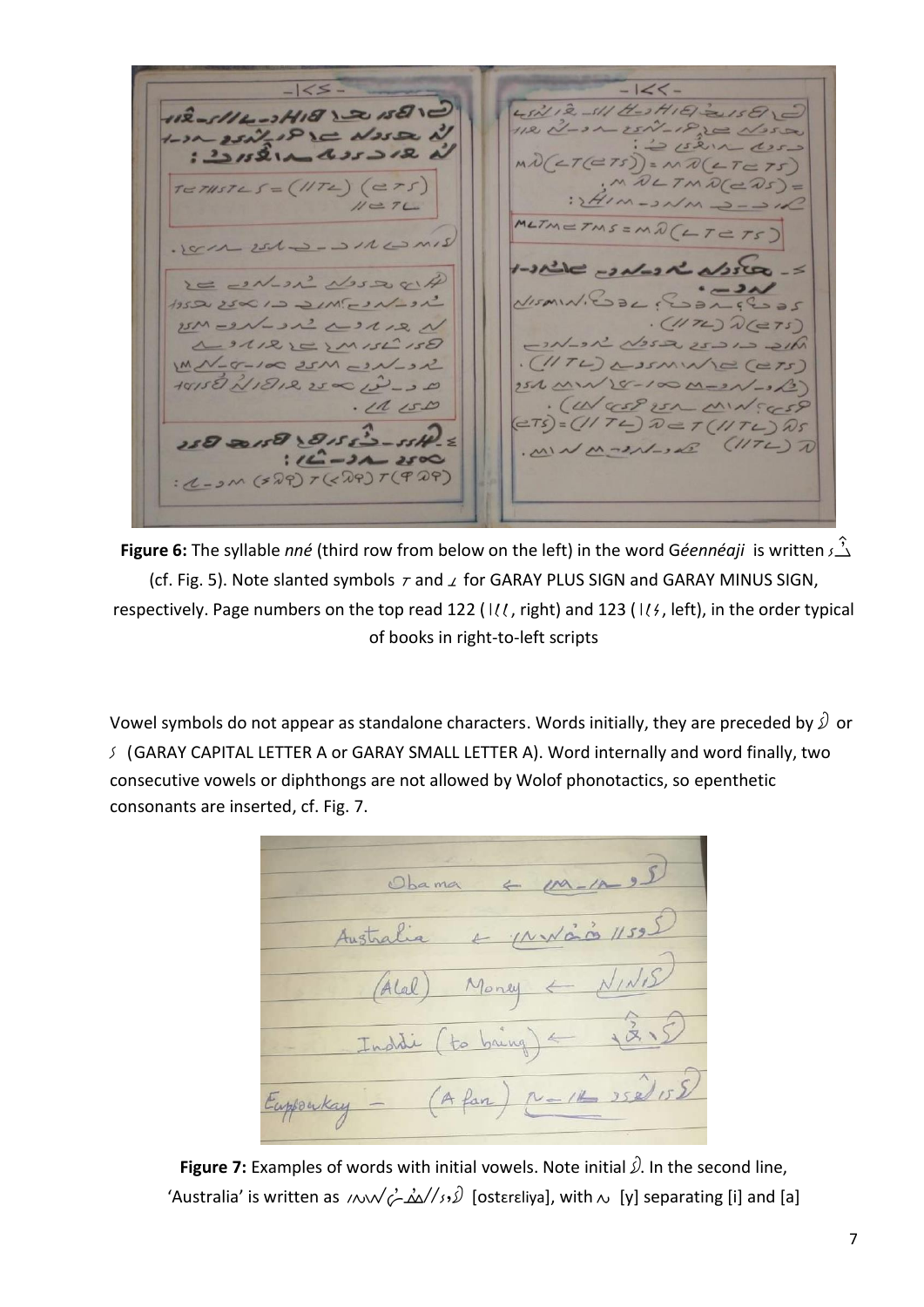## **4. Mathematical notation**

Following our previous proposal [L2/19-162](http://www.unicode.org/L2/L2019/19162-garay-math.pdf) on Garay mathematical notation we added so far two symbols for mathematical operations,

U+10D6B  $\tau$  GARAY PLUS SIGN U+10D6C  $\angle$  GARAY MINUS SIGN

Such slanted shapes are preferable (see Fig. 6) comparing to upright variants, U+22A5 ⊥ UP TACK and U+22A4 ⊤ DOWN TACK (as mentioned in [L2/19-173\)](http://www.unicode.org/L2/L2019/19173-script-adhoc-recs.pdf).

The multiplication sign  $\Omega$  is identical to U+10D5C GARAY CAPITAL LETTER YA.

The Bidi Class of the Garay digits is AN (Arabic Number) since they behave like decimal digits in the Arabic script: the highest digit is placed on the left although the script direction is right-to left, e. g.: 30 is  $40$ , not  $04$ , see Figs. 8 and 9 and also Fig. 6.

 $x^2$  13 = 15 My<br>
(A) standing for<br>
(A) standing for<br>  $f(x)$ :  $\frac{1}{\frac{1}{2}}$  10 of  $\frac{1}{2}$  12 = 1 of 1981<br>
(Fx,  $x = \frac{1}{\frac{1}{2}}$  of  $\frac{1}{2}$  in secreted in 1981<br>
Fx,  $x = \frac{1}{\frac{1}{2}}$  of  $\frac{1}{2}$  1994  $\frac{1}{2}$ <br>
There w

**Figure 8:** Examples of numbers in Garay. The first line contains a numero analog based on  $\sqrt{}$  GARAY SMALL LETTER LA

 $E_{X_1}$  (3-5) years  $\Rightarrow \text{ }e^{x}e^{(9-x)}$ <br>  $E_{X_2}$  : (3-12) grams  $\Rightarrow$   $e^{x}e^{(9-x)}$ <br>  $E_{X_3}$  (8-10) days  $\Rightarrow$   $\Rightarrow$  1  $\Rightarrow$  (10-8)

**Figure 9:** More examples of numbers in Garay showing ranges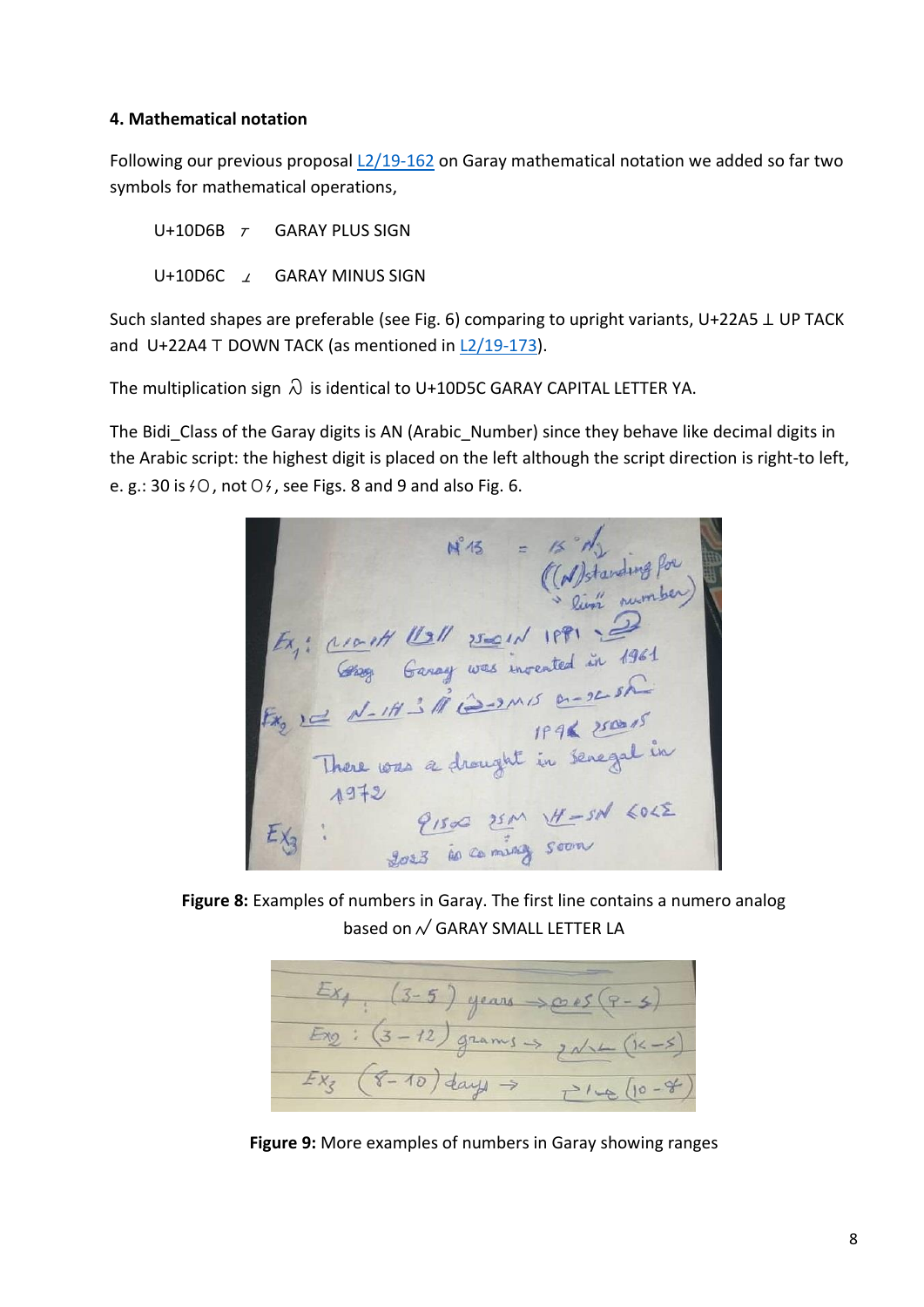# **5. Collation order**

The first column of the encoding table contains ten digits followed by four vowel signs, vowel length mark, and *sukun*.

Consonant characters are ordered according to their numerical values (as given by Dalby 1966; see Table 1 and also Fig. 1). The last consonant in the sequence,  $\bigcirc$  GARAY CAPITAL LETTER HA, is added after the letter  $\mathcal G$  GARAY CAPITAL LETTER PA with the highest numerical value 100. These are followed by two old shapes for letters KA and NA. Codepoints for small letters are shifted by 32 (hexadecimal x20) with respect to their capital counterparts.

Vowel diacritics and some other signs (mathematical notation, word gemination mark) are placed in the third column, after capital letters.

| $\overline{1}$ |                             |
|----------------|-----------------------------|
| $\overline{2}$ | $\mathbf{\widehat{\omega}}$ |
| 3              | ⋐                           |
| 4              | λ                           |
| 5              | ൶                           |
| 6              | $\varphi$                   |
| 7              |                             |
| 8              |                             |
| 9              | J                           |
|                |                             |
|                |                             |

## **Table 1. Numerical values of Garay letters**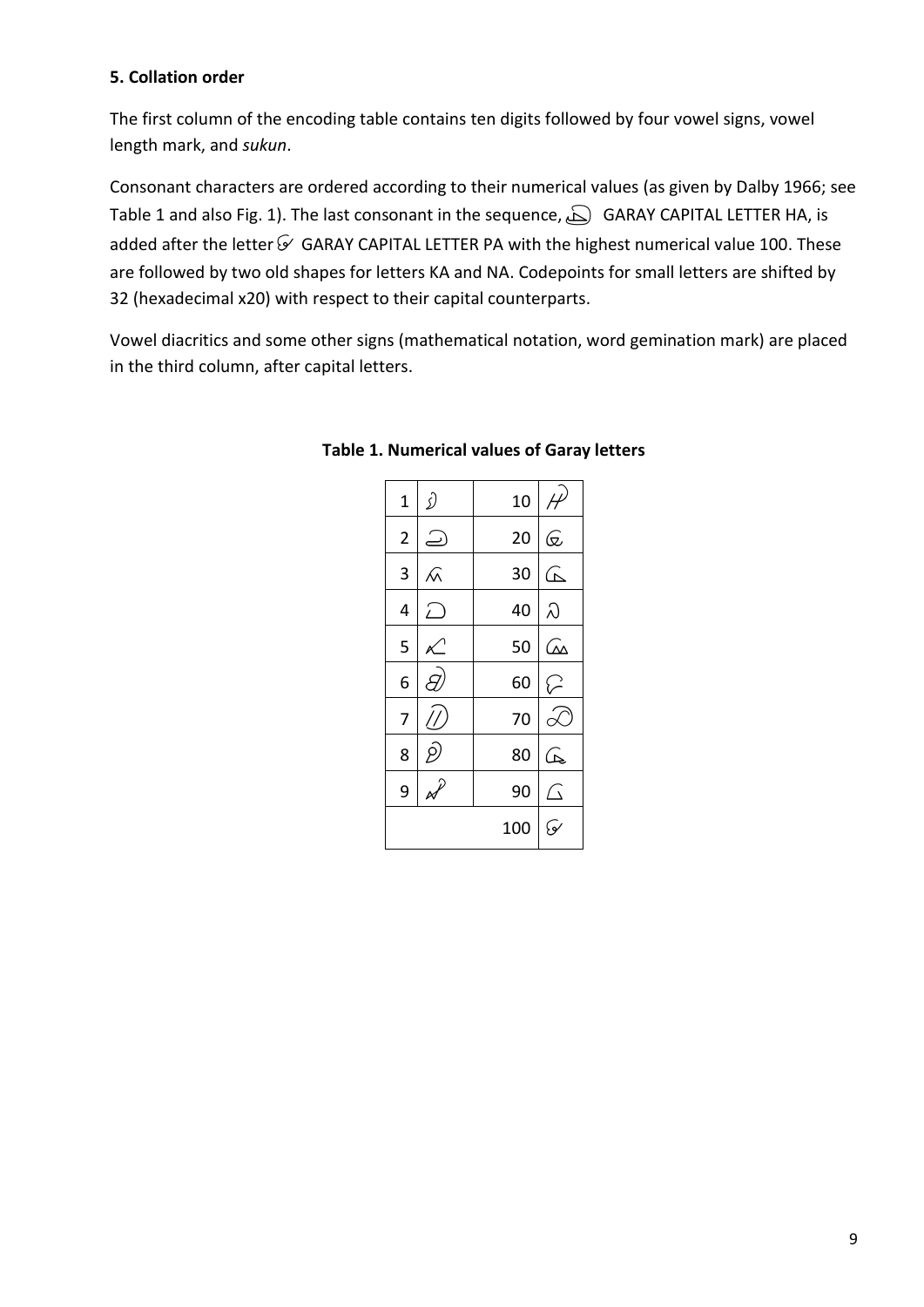# Table 2. Open syllables in Garay

| u [u]<br>$uu$ [uː]                   | ó [o]<br>óo [oː]          | $[c]$ 0<br>00 [0:]                   | ih [ih]<br>iih [iːh] | $i$ [i]<br>ii [i!]        | é[e]<br>ée [eː]                 | $e[\epsilon]$<br>ee [ $\varepsilon$ :] | ë [ə]<br>ëë [əː]         | a [ɐ], à [a]<br>aa [aː]   |                             |                          |
|--------------------------------------|---------------------------|--------------------------------------|----------------------|---------------------------|---------------------------------|----------------------------------------|--------------------------|---------------------------|-----------------------------|--------------------------|
| $\overline{\mathcal{L}}$             | ۶,                        | $\pmb{\mathsf{y}}$                   | $\sqrt{2}$           | X                         | ۇ د                             | $\zeta$                                | 75                       | $\prime$                  |                             |                          |
| کر د                                 | کرو د                     | کرو                                  | کری                  | $\sqrt{}$                 | کۇ د                            | کر گ                                   | کر در                    | 15                        | $\mathcal{S}_{\mathcal{S}}$ | [?] (word-<br>initially) |
| $55\triangle$                        | 52                        | $\lambda$                            | $V \wedge$           | $\mathsf{V}\mathsf{L}$    | $\mathcal{I}\mathcal{I}\Lambda$ | 一                                      | $15\Delta$               | $\prime\land\_\!\_$       | $\wedge\_$                  | b [b]                    |
| $-$ ' $\sim$                         | $\rightarrow$             | $\rightarrow \sim$                   | $-v \sim$            | $-\infty$                 | $\rightarrow$                   | $\overline{\phantom{a}}$               | $\frac{1}{2}$            | $\overline{\phantom{a}}$  | $\wedge\_$                  | bV:                      |
| $\hat{\mathcal{M}}$                  | $\hat{\mathcal{M}}$       | $\hat{\lambda}$                      | $v \hat{f}$          | $\hat{\mathcal{M}}$       | $\hat{M}$                       | $\hat{K}$                              | $\hat{M}$                | $\hat{\mathcal{M}}$       | $\hat{\frown}$              | bb [b]                   |
| 55 <sub>2</sub>                      | 522                       | $\lambda$                            | いん                   | $\sqrt{2}$                | $55\Lambda$                     | $\sqrt{2}$                             | $15 \wedge 2$            | $\sqrt{2}$                | $\wedge \underline{\cdot}$  | mb [mb]                  |
| $\overline{\mathfrak{c}}$            | $\overline{\mathfrak{c}}$ | $\hat{\mathcal{L}}$                  | $v \hat{v}$          | vî                        | 332                             | $\hat{M}$                              | $15\hat{v}$              | $\hat{v}$                 | ٨Î                          | mbb                      |
| $\sim$                               | ےور                       | $\approx$                            | $v =$                | Ń                         | نے د                            | $\stackrel{\cdot}{\simeq}$             | $\overline{\mathcal{B}}$ | $\overline{C}$            | $\rightleftharpoons$        | $c$ [c]                  |
| $\rightarrow \sim$                   | ے,ر_                      | –'—                                  | $v_-\$               | $\Rightarrow$             | نے د_                           | ––ं                                    | $\overline{\phantom{a}}$ | $-/-$                     | $\epsilon$                  | cV:                      |
| ےٗ,                                  | ےور                       | $\leftharpoondown$                   | v≙                   | $\hat{\epsilon}$          | ثے د                            | $\hat{\mathbb{E}}$                     | $m =$                    | $\hat{\simeq}$            | $\hat{\underline{\smile}}$  | cc                       |
| ري دو                                | تع∙د                      | 9叉                                   | vv                   | /ری                       | بعادد                           | ىع                                     | 15D                      | $\sqrt{\mathcal{L}}$      | ى                           | d [d]                    |
| ى دە                                 | ى دى                      | ى.<br>تار                            | vû                   | $\hat{\mathbb{R}}$        | 成立                              | نعگ                                    | 152                      | ۿۥ                        | $\hat{\mathfrak{L}}$        | dd                       |
| ىگ دو                                | ىغەد                      | ىغ,                                  | νά                   | \v                        | ىغى                             | ىغ د                                   | 152                      | νΦ                        | ﯩﻐ                          | nd [nd]                  |
| ر<br>بلادو                           | رچې د                     | <u>ئ</u> ى,                          | vĴ                   | 、、                        | و<br>رنگرور                     | و<br>تگ                                | و<br>معاد                | نگہ                       | $\hat{\dot{\mathcal{Z}}}$   | ndd                      |
| چك كرو                               | چك9ر                      | چك9                                  | 30                   | $\overline{z}$            | جڈ،                             | ڂ                                      | 15L                      | $\sqrt{2}$                | حك                          | f[f]                     |
| چ<br>رو                              | خاود                      | د.<br>چار                            | ی<br>هالا            | کہ؟                       | ڿۛٛؽ                            | ڿٛ                                     | $\hat{\mathcal{L}}$      | شہ<br>حما                 | ڿٛ                          | ff                       |
| ,,H                                  | ,,H                       | ,Н                                   | νH                   | $\forall$                 | ssН                             | sН                                     | ısH                      | ıH                        | H                           | g [g]                    |
| ,,Ĥ                                  | s,Ĥ                       | ,Ĥ                                   | vĤ                   | $\hat{\mathcal{H}}$       | ssĤ                             | sĤ                                     | ısĤ                      | ıĤ                        | Ĥ                           | gg                       |
| ,                                    | $\vec{H}$                 | $\vec{H}$                            | $\vec{v}$            | $\vec{v}$                 | ssĤ                             | s Ĥ                                    | $\vec{H}$                | $\vec{H}$                 | Ĥ                           | ng [ŋp]                  |
| $,$ $\hat{\hat{\mathcal{H}}}$        | $\hat{\hat{\mathcal{H}}}$ | $,\hat{\hat{\mathcal{H}}}$           | vĤ                   | $\hat{\vec{\mathcal{H}}}$ | $\hat{\mathcal{H}}$             | $\hat{\vec{H}}$                        | $\hat{\hat{H}}$          | $\hat{\vec{H}}$           | $\hat{\vec{H}}$             | ngg                      |
| ,,Ĥ                                  | 5.0                       | $\dot{\mathcal{H}}$                  | νĤ                   | $\dot{\mathcal{H}}$       | ssH                             | sĤ                                     | ısĤ                      | ıĤ                        | Ĥ                           | ŋ [ŋ]                    |
| $\overline{\hat{\dot{\mathcal{H}}}}$ | $\hat{\hat{H}}$           | $\overline{\hat{\dot{\mathcal{H}}}}$ | $\overline{\hat{H}}$ | $\hat{\dot{\mathcal{H}}}$ | $\hat{\hat{\mathcal{H}}}$       | $\hat{\hat{\mathcal{H}}}$              | $\hat{\mu}$              | $\hat{\vec{H}}$           | $\hat{\dot{\mathcal{H}}}$   | ŋŋ                       |
| حمرد                                 | حمدد                      | A۰                                   | $\Delta$             | $\Delta$                  | 公                               | ふ                                      | $\Delta N$               | $\Delta$                  | Ą                           | h [ħ]                    |
| $\hat{\mathbb{L}}$ رو                | ふふ                        | ش,                                   | $\hat{\mathbb{A}}$   | $\hat{\Delta}$            | ふ                               | ݢ                                      | $\hat{\mathbb{A}}$       | $\hat{\hat{\mathbb{A}}}$  | خم                          | hh                       |
| וציי                                 | 5,J                       | $\mathcal{\theta}$                   | $\vee\mathcal{G}$    | $\sqrt{2}$                | ssI                             | sЯ                                     | 1sJ                      | ıθ                        | $\mathcal G$                | j [ɟ]                    |
| ,,Ĝ                                  | s,Ĝ                       | ,Ĝ                                   | vÂ                   | $\hat{\mathcal{G}}$       | ssÂ                             | ιĜ                                     | ısĜ                      | ιĜ                        | Ĝ                           | jj                       |
| ,,À                                  | $\vec{\mathcal{G}}$       | $\dot{\mathcal{G}}$                  | vĠ                   | $\vec{\vartheta}$         | ssÀ                             | ιĠ                                     | ısĞ                      | ιĠ                        | Ġ                           | nj [ɲɟ]                  |
| $,$ is $\hat{\dot{\mathcal{G}}}$     | $\hat{\dot{\mathcal{G}}}$ | $\hat{\dot{\mathcal{G}}^{}}$         | vĜ                   | $\hat{\vec{\mathcal{G}}}$ | ssĜ                             | şĜ                                     | ısĜ                      | $\hat{\dot{\mathcal{G}}}$ | $\hat{\dot{\mathcal{G}}}$   | njj                      |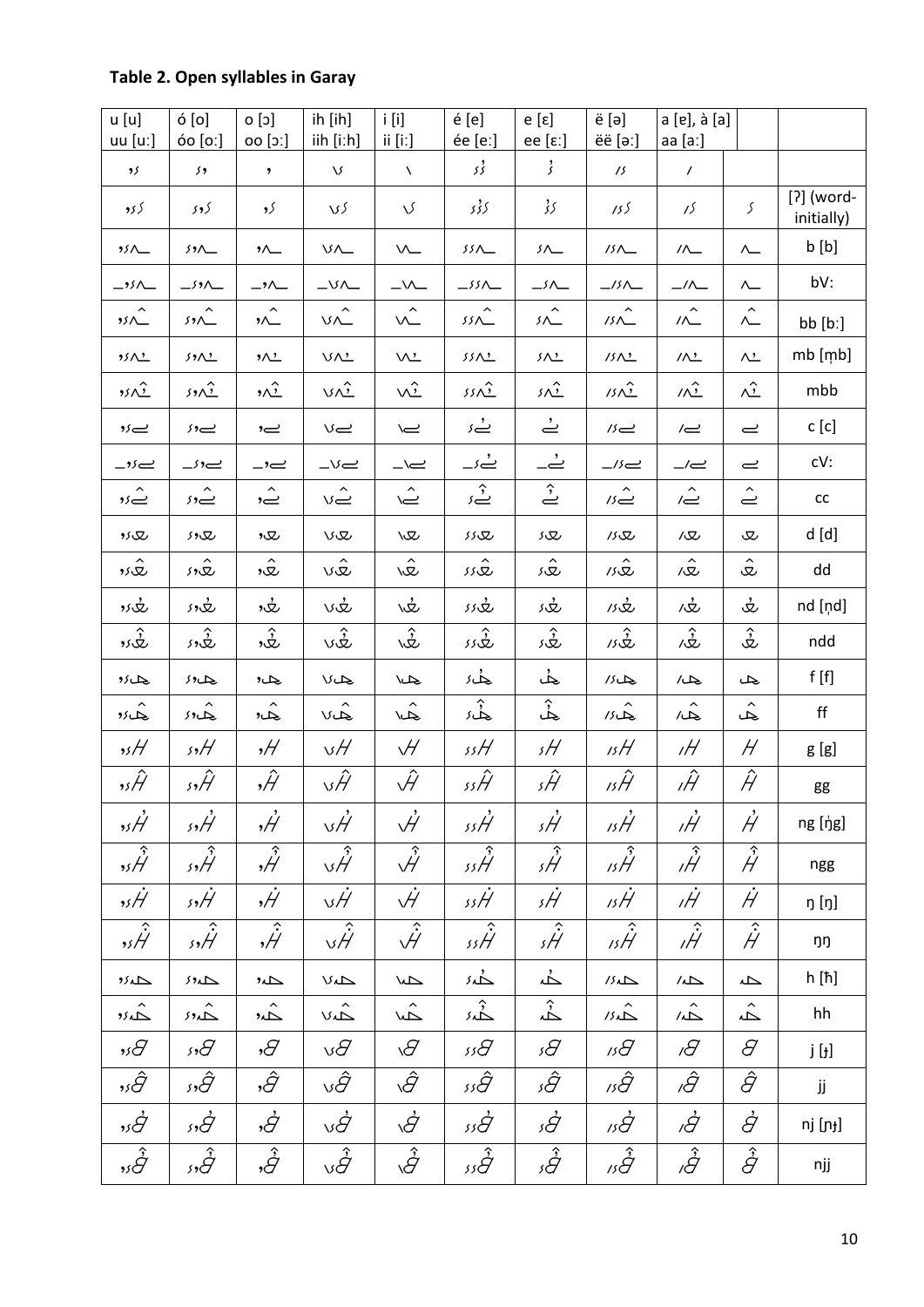| u [u]<br>$uu$ [uː]         | ó [o]<br>óo [oː]          | $[c]$ 0<br>$00$ [co]        | ih [ih]<br>iih [iːh]               | $i$ [i]<br>ii $[i!]$   | é [e]<br>ée [eː]    | e [ε]<br>ee [ $\varepsilon$ :] | ë [ə]<br>ëë [əː]            | a [ɐ], à [a]<br>aa $[a.]$             |                                                   |                           |
|----------------------------|---------------------------|-----------------------------|------------------------------------|------------------------|---------------------|--------------------------------|-----------------------------|---------------------------------------|---------------------------------------------------|---------------------------|
| ك د                        | 外                         | $2-$                        | VL                                 | $\underline{\vee}$     | $\sum$              | $\overset{.}{\leftharpoonup}$  | 15L                         | $L$                                   | $\sqrt{2}$                                        | k[k]                      |
| $\hat{\phantom{a}}$<br>5/2 | $\hat{\phantom{a}}$<br>52 | L                           | $\hat{\phantom{a}}$<br>$V_{\perp}$ | $\hat{\angle}$         | $\hat{\mathcal{L}}$ | $\hat{\mathcal{L}}$            | $\hat{\phantom{a}}$<br>15L  | $\hat{L}$                             | $\hat{\angle}$                                    | kk                        |
| $, \mathcal{W}$            | ∕ردر                      | $,\mathcal{N}$              | vN                                 | $\vee$                 | s N                 | $\mathcal{N}$                  | 15N                         | $\overline{M}$                        | $\sqrt{}$                                         | $\mathsf{I}[\mathsf{II}]$ |
| איני                       | رد,                       | $,\hat{ \mathcal{N}}$       | $v\mathcal{N}$                     | Ŵ                      | s Ñ                 | $\hat{\mathcal{N}}$            | $\hat{W}$                   | $\hat{W}$                             | $\hat{\mathcal{N}}$                               | $\mathbf{II}$             |
| $55M$                      | 52M                       | $\mathcal{M}$               | <b>VM</b>                          | W                      | $\dot{M}$           | $\dot{\hat{}}$                 | 15M                         | $\overline{M}$                        | $\sim$                                            | m[m]                      |
| 55M                        | /外へ                       | $\mathsf{M}$                | vŵ                                 | $\mathsf{W}\mathsf{M}$ | sŵ                  | $\hat{\mathcal{X}}$            | 15M                         | $\hat{\phantom{a}}$<br>$\overline{M}$ | $\hat{\phantom{1}}$<br>$\boldsymbol{\mathcal{M}}$ | mm                        |
| $\sqrt{2}$                 | $\mathcal{L}$             | $, \underline{\phantom{a}}$ | $V \rightarrow$                    | $\sqrt{2}$             | 八                   | $\overset{,}{\rightharpoonup}$ | $/ \mathcal{S}$ $\triangle$ | $\prime\_\Delta$                      | $\overline{\phantom{a}}$                          | n[n]                      |
| $\hat{\mathbb{C}}$         | $\overline{\mathcal{L}}$  | $\hat{\mathbb{L}}$          | $\hat{\mathcal{L}}$ v              | $\hat{\triangle}$      | ژ<br>د              | $\hat{\mathcal{L}}$            | $\overline{B}$              | $\hat{\triangle}$                     | $\hat{\mathrel{\sqcup}}$                          | nn                        |
| $\infty$                   | $\mathcal{S}$             | $\infty$                    | voC                                | <u>NC</u>              | sĽ                  | $\dot{\alpha}$                 | $\mathcal{W}$               | $\overline{\mathcal{C}}$              | $\propto$                                         | ñ [ɲ]                     |
| viX,                       | لكة و د                   | xx,                         | vx                                 | vX                     | sX                  | $\hat{\alpha}$                 | 1sX                         | iX                                    | $\hat{\infty}$                                    | ññ                        |
| ىو دو                      | ىودى                      | ىو,                         | $\vee$ لا                          | $\vee$                 | ىئى                 | ىئى                            | كودر                        | 19'                                   | $\mathcal{S}'$                                    | p [p]                     |
| ىؤدد                       | ئۇد                       | ئۇد                         | رثور                               | ىئى                    | ىۋى                 | ŷ                              | ىۋەر                        | ىئە                                   | ىۋ                                                | pp                        |
| حاءَ ر                     | حبكروى                    | حبك و                       | $\Delta\chi$                       | VLN                    | حمائی               | 人人                             | $\Delta \chi_N$             | حمكر                                  | حم                                                | q [q] (ق)                 |
| 56                         | 50                        | $\overline{\sqrt{}}$        | V                                  | $\sqrt{}$              | $56 -$              | $\vec{\zeta}$                  | $156 -$                     | $16-$                                 | $\mathcal{C}$                                     | r[r]                      |
| 56                         | $596-$                    | $\sim$                      | $v \hat{\sqrt{}}$                  | $\sqrt{}$              | شىء                 | $\hat{\mathcal{C}}$            | $\hat{156}$                 | $16-$                                 | $\mathcal{C}$                                     | rr                        |
| ,,//                       | $\frac{1}{2}$             | $\frac{1}{2}$               | $\sqrt{2}$                         | $\sqrt{ }$             | s//                 | $\dot{\mathcal{U}}$            | 1s//                        | ı//                                   | $\frac{\pi}{2}$                                   | s[s]                      |
| ,,/r                       | s, //                     | $\hat{N}$                   | vĤ                                 | Ŵ,                     | أړي                 | $\hat{N}$                      | ıs Î Î                      | ıÑ                                    | ÎÌ                                                | SS                        |
| , s/                       | $\frac{1}{2}$             | $\sqrt{ }$                  | $v/\dot{\theta}$                   | $\dot{\sqrt{\prime}}$  | ss//                | s/Ï                            | 1s/1                        | $\dot{H}$                             | 11                                                | (ص) [sˤ] ș                |
| $\frac{1}{2}$              | 5,1/5                     | $\frac{1}{5}$               | $v$ //s                            | $\sqrt{3}$             | s//s                | //s                            | 15/15                       | 1/15                                  | 1/s                                               | š [ʃ]                     |
| ىم دو                      | $\sqrt{2}$                | $\sim$                      | $V\Delta\Delta$                    | $\Delta$               | <u>سُ</u> ر         | ᠘                              | $15 \Delta \Delta$          | $\sqrt{W}$                            | $\Delta\!\Delta$                                  | t[t]                      |
| ۿ؞ۥ                        | ۿۥۥ                       | $\hat{\mathbb{A}}$          | $\hat{\mathbb{A}}$                 | $\hat{\mathbb{A}}$     | ۿۮ                  | $\hat{\mathbb{y}}$             | $\hat{\mathcal{M}}$         | $\hat{\mathbb{A}}$                    | $\hat{\Delta}$                                    | tt                        |
| ۶۶۶ و                      | ۶٫۶۶                      | ۶۶,                         | vPs                                | رص                     | رفر,                | ρź                             | 5 کر در                     | کر 9ر                                 | ر 9                                               | v[v]                      |
| ۹٫۶                        | ۶٫۶                       | ۰۶                          | vP                                 | $\sqrt{2}$             | ئى                  | þ                              | 15P                         | ۹۸                                    | P                                                 | w [w]                     |
| ۿ٫                         | م,,                       | ,δ                          | vÂ                                 | مَى                    | م<br>م              | $\hat{\dot{\beta}}$            | $\hat{\beta}$               | ۿ                                     | $\hat{\rho}$                                      | WW                        |
| حب ر و                     | $\Delta$                  | $\Delta$                    | <b>JUL</b>                         | $\sqrt{2}$             | خضً                 | ݢ                              | $\Delta \nu$                | $\sqrt{2}$                            | $\Delta$                                          | $x [x \sim \chi]$         |
| ے رو                       | $\Delta$                  | ے.<br>حاہ                   | vå                                 | $\hat{\vec{\Delta}}$   | م<br>حاء            | ڿٛ                             | $\hat{\mathbb{Z}}$          | $\hat{\mathbb{A}}$                    | خُم                                               | XX                        |
| 55 <sub>N</sub>            | $5.1\%$                   | $,\wedge$                   | $V\wedge$                          | $\mathsf{W}$           | ιή                  | $\mathring{\sim}$              | 15N                         | $\sqrt{2}$                            | $\boldsymbol{\mathop{\mathcal{N}_{}}\nolimits}$   | y [j]                     |
| د<br>مردو                  | $\hat{\mathcal{M}}$       | $,\sim$                     | $\hat{\mathsf{w}}$                 | $\hat{\mathsf{w}}$     | ふ                   | $\hat{\mathcal{S}}$            | $\hat{\hat{M}}$             | $\hat{\hat{N}}$                       | $\hat{\mathnormal{\sim}}$                         | уy                        |
| ,,//                       | $\frac{1}{2}$             | $\sqrt{ }$                  | $\sqrt{2}$                         | $\sqrt{7}$             | ss/Ï                | s/Ï                            | 1s/1                        | $\ddot{'''}$                          | $\ddot{/}$                                        | $z$ [z] ()                |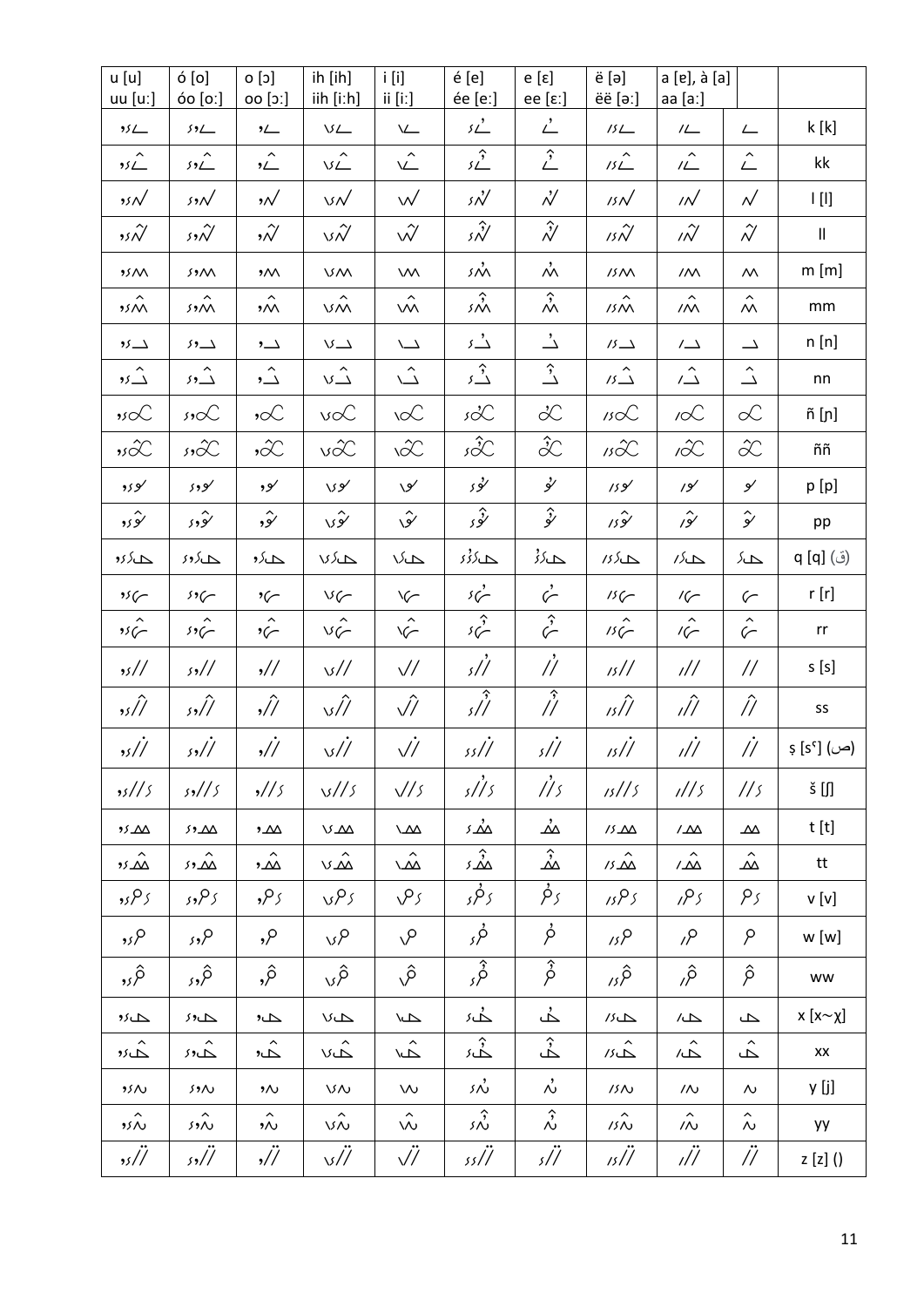#### **5. Unicode Character Properties**

10D40;GARAY DIGIT ZERO;Nd;0;AN;;0;0;0;N;;;;; 10D41;GARAY DIGIT ONE;Nd;1;AN;;1;1;1;N;;;;;; 10D42;GARAY DIGIT TWO;Nd;2;AN;;2;2;2;N;;;;; 10D43;GARAY DIGIT THREE;Nd;3;AN;;3;3;3;N;;;;; 10D44;GARAY DIGIT FOUR;Nd;4;AN;;4;4;4;N;;;;; 10D45;GARAY DIGIT FIVE;Nd;5;AN;;5;5;5;N;;;;; 10D46;GARAY DIGIT SIX;Nd;6;AN;;6;6;6;N;;;;; 10D47;GARAY DIGIT SEVEN;Nd;7;AN;;7;7;7;N;;;;;;  $10D48$ ; GARAY DIGIT EIGHT; Nd; 8; AN;;8;8;8;N;;;;;; 10D49;GARAY DIGIT NINE;Nd;9;AN;;9;9;9;N;;;;; 10D4A;GARAY VOWEL SIGN A;Lo;0;R;;;;;N;;;;; 10D4B;GARAY VOWEL SIGN I;Lo;0;R;;;;;N;;;;; 10D4C;GARAY VOWEL SIGN O;Lo;0;R;;;;;N;;;;; 10D4D;GARAY VOWEL SIGN EE;Lo;0;R;;;;;N;;;;; 10D4E;GARAY VOWEL LENGTH MARK;Lo;0;R;;;;;N;;;;; 10D4F;GARAY SUKUN;Lo;0;R;;;;;N;;;;; 10D50;GARAY CAPITAL LETTER A;Lu;0;R;;;;;N;;;;10D70; 10D51;GARAY CAPITAL LETTER CA;Lu;0;R;;;;;N;;;;10D71; 10D52;GARAY CAPITAL LETTER MA;Lu;0;R;;;;;N;;;;10D72; 10D53;GARAY CAPITAL LETTER KA;Lu;0;R;;;;;N;;;;10D73; 10D54;GARAY CAPITAL LETTER BA;Lu;0;R;;;;;N;;;;10D74; 10D55;GARAY CAPITAL LETTER JA;Lu;0;R;;;;;N;;;;10D75; 10D56;GARAY CAPITAL LETTER SA;Lu;0;R;;;;;N;;;;10D76; 10D57;GARAY CAPITAL LETTER WA;Lu;0;R;;;;;N;;;;10D77; 10D58;GARAY CAPITAL LETTER LA;Lu;0;R;;;;;N;;;;10D78; 10D59;GARAY CAPITAL LETTER GA;Lu;0;R;;;;;N;;;;10D79; 10D5A;GARAY CAPITAL LETTER DA;Lu;0;R;;;;;N;;;;10D7A; 10D5B;GARAY CAPITAL LETTER XA;Lu;0;R;;;;;N;;;;10D7B; 10D5C;GARAY CAPITAL LETTER YA;Lu;0;R;;;;;N;;;;10D7C; 10D5D;GARAY CAPITAL LETTER TA;Lu;0;R;;;;;N;;;;10D7D; 10D5E;GARAY CAPITAL LETTER RA;Lu;0;R;;;;;N;;;;10D7E; 10D5F;GARAY CAPITAL LETTER NYA;Lu;0;R;;;;;N;;;;10D7F; 10D60;GARAY CAPITAL LETTER FA;Lu;0;R;;;;;N;;;;10D80; 10D61;GARAY CAPITAL LETTER NA;Lu;0;R;;;;;N;;;;10D81; 10D62;GARAY CAPITAL LETTER PA;Lu;0;R;;;;;N;;;;10D82; 10D63;GARAY CAPITAL LETTER HA;Lu;0;R;;;;;N;;;;10D83; 10D64;GARAY CAPITAL LETTER OLD KA;Lu;0;R;;;;;N;;;;10D84; 10D65;GARAY CAPITAL LETTER OLD NA;Lu;0;R;;;;;N;;;;10D85; 10D66;GARAY VOWEL SIGN E;Mn;230;NSM;;;;;N;;;;; 10D67; GARAY CONSONANT GEMINATION MARK; Mn; 230; NSM;;;;; N;;;;; 10D68;GARAY COMBINING DOT ABOVE;Mn;230;NSM;;;;;N;;;;; 10D69;GARAY COMBINING DOUBLE DOT ABOVE;Mn;230;NSM;;;;;N;;;;; 10D6A;GARAY CONSONANT NASALIZATION MARK;Mn;230;NSM;;;;;N;;;;;  $10D6B$ ; GARAY PLUS SIGN; Sm;  $0$ ; R;;;;;;N;;;;; 10D6C;GARAY MINUS SIGN;Sm;0;R;;;;;N;;;;; 10D6F;GARAY REDUPLICATION MARK;So;0;R;;;;;N;;;;; 10D70;GARAY SMALL LETTER A;Ll;0;R;;;;;N;;;10D50;;10D50 10D71;GARAY SMALL LETTER CA;Ll;0;R;;;;;N;;;10D51;;10D51 10D72;GARAY SMALL LETTER MA;Ll;0;R;;;;;N;;;10D52;;10D52 10D73;GARAY SMALL LETTER KA;Ll;0;R;;;;;N;;;10D53;;10D53 10D74;GARAY SMALL LETTER BA;Ll;0;R;;;;;N;;;10D54;;10D54 10D75;GARAY SMALL LETTER JA;Ll;0;R;;;;;N;;;10D55;;10D55 10D76;GARAY SMALL LETTER SA;Ll;0;R;;;;;N;;;10D56;;10D56 10D77;GARAY SMALL LETTER WA;Ll;0;R;;;;;N;;;10D57;;10D57 10D78;GARAY SMALL LETTER LA;Ll;0;R;;;;;N;;;10D58;;10D58 10D79;GARAY SMALL LETTER GA;Ll;0;R;;;;;N;;;10D59;;10D59 10D7A;GARAY SMALL LETTER DA;Ll;0;R;;;;;N;;;10D5A;;10D5A 10D7B;GARAY SMALL LETTER XA;Ll;0;R;;;;;N;;;10D5B;;10D5B 10D7C;GARAY SMALL LETTER YA;Ll;0;R;;;;;N;;;10D5C;;10D5C 10D7D;GARAY SMALL LETTER TA;Ll;0;R;;;;;N;;;10D5D;;10D5D 10D7E;GARAY SMALL LETTER RA;Ll;0;R;;;;;N;;;10D5E;;10D5E 10D7F;GARAY SMALL LETTER NYA;Ll;0;R;;;;;N;;;10D5F;;10D5F 10D80;GARAY SMALL LETTER FA;Ll;0;R;;;;;N;;;10D60;;10D60 10D81;GARAY SMALL LETTER NA;Ll;0;R;;;;;N;;;10D61;;10D61 10D82;GARAY SMALL LETTER PA;Ll;0;R;;;;;N;;;10D62;;10D62 10D83;GARAY SMALL LETTER HA;Ll;0;R;;;;;N;;;10D63;;10D63 10D84;GARAY SMALL LETTER OLD KA;Ll;0;R;;;;;N;;;10D64;;10D64 10D85;GARAY SMALL LETTER OLD NA;Ll;0;R;;;;;N;;;10D65;;10D65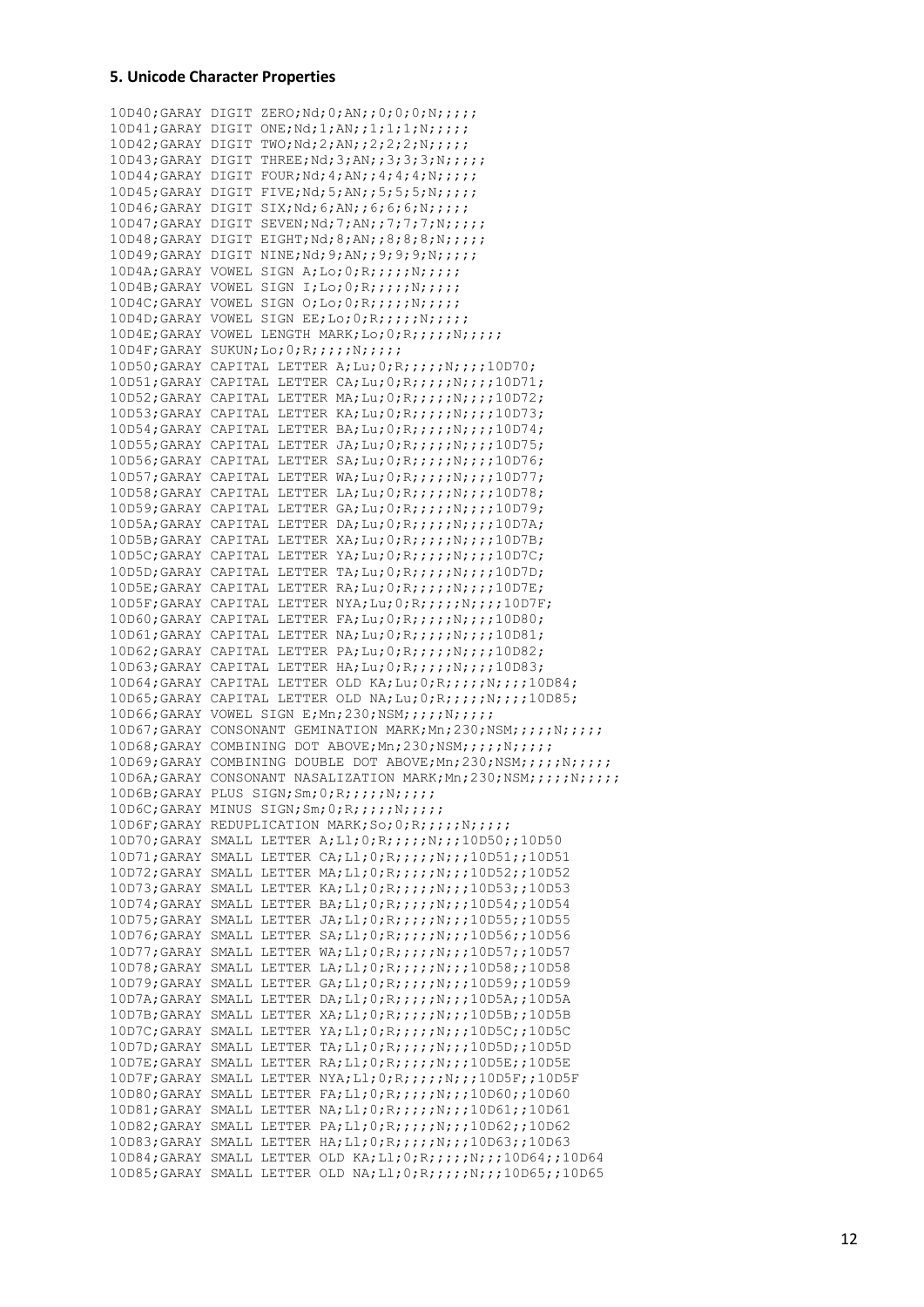**10D40** 

|                         | 10D4                        | 10D5                     | 10D6                                     | 10D7                                                                                                                                                                                                                                                                                                                                                                                                                                                              | 10D8                     |
|-------------------------|-----------------------------|--------------------------|------------------------------------------|-------------------------------------------------------------------------------------------------------------------------------------------------------------------------------------------------------------------------------------------------------------------------------------------------------------------------------------------------------------------------------------------------------------------------------------------------------------------|--------------------------|
| $\boldsymbol{0}$        | $\bigcirc$                  | $\mathcal{Q}$            | $\text{A}$                               | $\mathcal{S}% _{M_{1},M_{2}}^{\alpha,\beta}(\mathcal{M}_{M_{1},M_{2}}^{\alpha,\beta}(\mathcal{M}_{M_{1},M_{2}}^{\alpha,\beta}(\mathcal{M}_{M_{1},M_{2}}^{\alpha,\beta}(\mathcal{M}_{M_{1},M_{2}}^{\alpha,\beta}(\mathcal{M}_{M_{1},M_{2}}^{\alpha,\beta}(\mathcal{M}_{M_{1},M_{2}}^{\alpha,\beta}(\mathcal{M}_{M_{1},M_{2}}^{\alpha,\beta}(\mathcal{M}_{M_{1},M_{2}}^{\alpha,\beta}(\mathcal{M}_{M_{1},M_{2}}^{\alpha,\beta}(\mathcal{M}_{M_{1},M_{2}}^{\alpha,\$ | ىك                       |
| $\mathbf{1}$            | I                           | $\bigcirc$               | $\triangle$                              | $\overline{\phantom{a}}$                                                                                                                                                                                                                                                                                                                                                                                                                                          | $\overline{\phantom{0}}$ |
| $\overline{\mathbf{2}}$ | $\mathcal{L}_{\mathcal{L}}$ | $\widehat{\mathcal{M}}$  | $\mathcal{G}'$                           | $\boldsymbol{\mathcal{M}}$                                                                                                                                                                                                                                                                                                                                                                                                                                        | $\mathcal{S}'$           |
| 3                       | $\frac{1}{2}$               | $\bigcirc$               | $\bigoplus$                              | $\sqrt{2}$                                                                                                                                                                                                                                                                                                                                                                                                                                                        | $\Delta$                 |
| $\overline{\mathbf{4}}$ | $\acute{\text{z}}$          | $\mathcal{K}$            | $\widehat{\mathbb{D}}$                   | $\Lambda$                                                                                                                                                                                                                                                                                                                                                                                                                                                         | L                        |
| 5                       | $\varphi$                   | $\overrightarrow{C}$     | $\omega$                                 | $\mathcal G$                                                                                                                                                                                                                                                                                                                                                                                                                                                      | <u>دید </u>              |
| $\boldsymbol{6}$        | $\varphi$                   | $^{\prime\prime}$        | $\ddot{\circ}$                           | $\frac{1}{2}$                                                                                                                                                                                                                                                                                                                                                                                                                                                     |                          |
| $\overline{\mathbf{z}}$ | $\mathsf{g}$                | $\hat{\mathcal{D}}$      | $\hat{\circ}$                            | $\beta$                                                                                                                                                                                                                                                                                                                                                                                                                                                           |                          |
| 8                       | $\forall$                   | $\mathcal{N}$            | $\stackrel{\textstyle\centerdot}{\circ}$ | $\mathcal{N}$                                                                                                                                                                                                                                                                                                                                                                                                                                                     |                          |
| 9                       | P                           | $\mathcal{P}$            | $\ddot{\circ}$                           | $H\!\!\!\!/$                                                                                                                                                                                                                                                                                                                                                                                                                                                      |                          |
| A                       | $\prime$                    | $\mathbb{G}% _{n}$       | $\overline{\phi}$                        | ىك                                                                                                                                                                                                                                                                                                                                                                                                                                                                |                          |
| B                       | N                           | $\widehat{\mathbb{P}}$   | $\cal T$                                 | $\Delta$                                                                                                                                                                                                                                                                                                                                                                                                                                                          |                          |
| $\mathsf{C}$            | $\pmb{\mathfrak{y}}$        | $\mathcal{Q}$            | $\boldsymbol{\perp}$                     | $\boldsymbol{\mathop{\mathcal{N}_{}}\nolimits}$                                                                                                                                                                                                                                                                                                                                                                                                                   |                          |
| D                       | $\mathcal{S}_{\mathcal{S}}$ | $\widehat{\omega}$       |                                          | $\Delta\!\Delta$                                                                                                                                                                                                                                                                                                                                                                                                                                                  |                          |
| ${\sf E}$               |                             | $\sqrt{2}$               |                                          |                                                                                                                                                                                                                                                                                                                                                                                                                                                                   |                          |
| F                       | $\mathbf{c}$                | $\overline{\mathcal{D}}$ | $\boldsymbol{\mathsf{x}}$                | $rac{r}{\alpha}$                                                                                                                                                                                                                                                                                                                                                                                                                                                  |                          |

Obsolete letters are highlighted in yellow.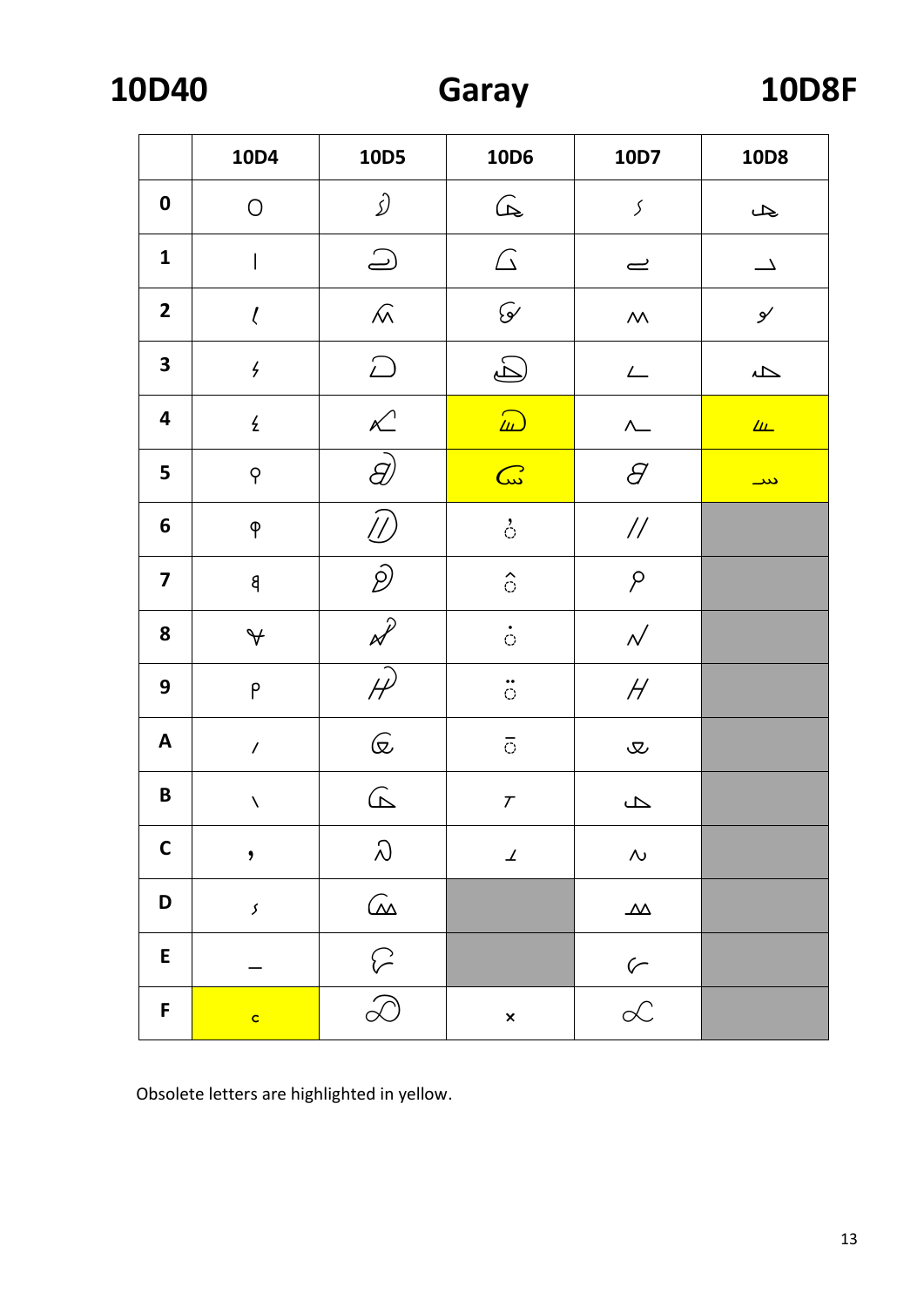# **10D40 Garay 10D8F**

## **Digits**

| 10D40 |               | GARAY DIGIT ZERO         |
|-------|---------------|--------------------------|
| 10D41 |               | GARAY DIGIT ONF          |
| 10D42 | ı             | GARAY DIGIT TWO          |
| 10D43 | ζ             | <b>GARAY DIGIT THRFF</b> |
| 10D44 | $\frac{1}{2}$ | <b>GARAY DIGIT FOUR</b>  |
| 10D45 | q             | <b>GARAY DIGIT FIVE</b>  |
| 10D46 | φ             | GARAY DIGIT SIX          |
| 10D47 | g             | <b>GARAY DIGIT SFVEN</b> |
| 10D48 | v             | <b>GARAY DIGIT EIGHT</b> |
| 10D49 | ρ             | <b>GARAY DIGIT NINF</b>  |

### **Vowel signs**

| 10D4A |   | GARAY VOWEL SIGN A             |
|-------|---|--------------------------------|
| 10D4B |   | <b>GARAY VOWEL SIGN I</b>      |
| 10D4C |   | GARAY VOWEL SIGN O             |
| 10D4D | s | <b>GARAY VOWEL SIGN EE</b>     |
| 10D4E |   | <b>GARAY VOWEL LENGTH MARK</b> |
| 10D4F | r | <b>GARAY SUKUN</b>             |

## **Capital consonant letters**

| 10D50             | D                     | <b>GARAY CAPITAL LETTER A</b>   |
|-------------------|-----------------------|---------------------------------|
| 10D51             | $\bigcirc$            | <b>GARAY CAPITAL LETTER CA</b>  |
| 10D <sub>52</sub> | ∕∧                    | <b>GARAY CAPITAL LETTER MA</b>  |
| 10D53             | $\curvearrowleft$     | <b>GARAY CAPITAL LETTER KA</b>  |
| 10D54             |                       | <b>GARAY CAPITAL LETTER BA</b>  |
| 10D55             |                       | <b>GARAY CAPITAL LETTER JA</b>  |
| 10D56             |                       | <b>GARAY CAPITAL LETTER SA</b>  |
| 10D57             | €<br>R                | <b>GARAY CAPITAL LETTER WA</b>  |
| 10D58             |                       | <b>GARAY CAPITAL LETTER LA</b>  |
| 10D59             |                       | <b>GARAY CAPITAL LETTER GA</b>  |
| 10D5A             | Q                     | <b>GARAY CAPITAL LETTER DA</b>  |
| 10D5B             | $\widehat{\triangle}$ | <b>GARAY CAPITAL LETTER XA</b>  |
| 10D5C             | λ                     | <b>GARAY CAPITAL LETTER YA</b>  |
| 10D5D             | ͡∆                    | <b>GARAY CAPITAL LETTER TA</b>  |
| 10D5E             | نیر کی                | <b>GARAY CAPITAL LETTER RA</b>  |
| 10D5F             |                       | <b>GARAY CAPITAL LETTER NYA</b> |
| 10D60             | ͡                     | <b>GARAY CAPITAL LETTER FA</b>  |
| 10D61             | $\tilde{\lambda}$     | <b>GARAY CAPITAL LETTER NA</b>  |
| 10D62             | نټَ                   | <b>GARAY CAPITAL LETTER PA</b>  |
| 10D63             |                       | GARAY CAPITAL LETTER HA         |
|                   |                       |                                 |

### **Obsolete capital letter shapes**

| 10D64 | $\widehat{w}$ | <b>GARAY CAPITAL LETTER OLD KA</b> |
|-------|---------------|------------------------------------|
| 10D65 |               | $CW$ GARAY CAPITAL LETTER OLD NA   |

## **Garay diacritical marks**

| 10D66 | ∩              | <b>GARAY VOWEL SIGN E</b>              |
|-------|----------------|----------------------------------------|
| 10D67 | $\hat{\alpha}$ | <b>GARAY CONSONANT GEMINATION MARK</b> |
| 10D68 | $\cap$         | <b>GARAY COMBINING DOT ABOVE</b>       |